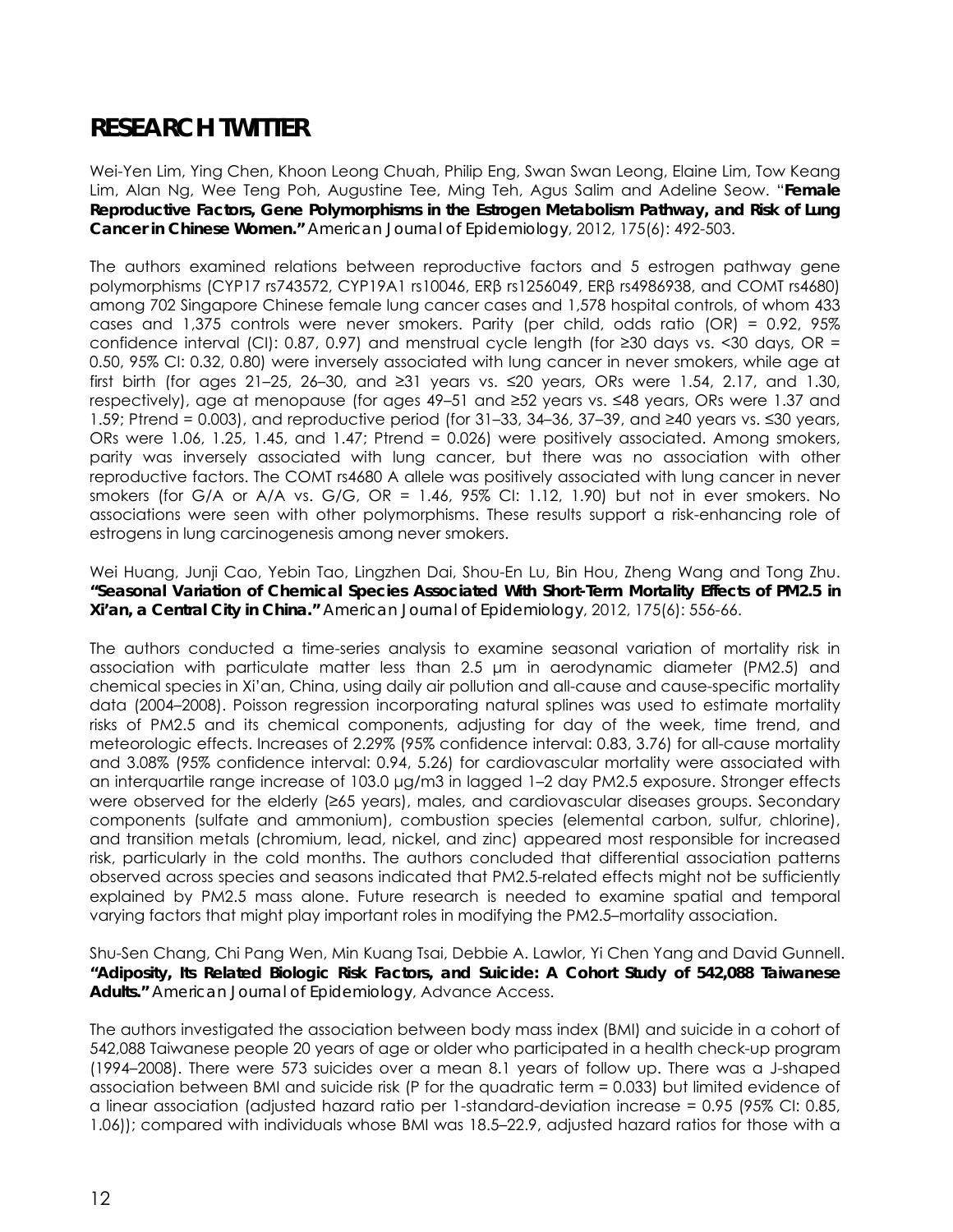BMI <18.5 or ≥35 were 1.56 (95% CI: 1.07, 2.28) and 3.62 (95% CI: 1.59, 8.22), respectively. A high waist-to-hip ratio was associated with an increased risk of suicide. There was some evidence for a reverse J-shaped association of systolic blood pressure and high density lipoprotein cholesterol with suicide and an association of higher triglyceride level with increased suicide risk; these associations did not appear to mediate the associations of BMI and waist-to-hip ratio with suicide.

Bing-Yu Chen, Chang-Chuan Chan, Chung-Te Lee, Tsun-Jen Cheng, Wen-Chuan Huang, Ji-Ci Jhou, Yueh-Ying Han, Chu-Chih Chen and Yue Leon Guo. **"The Association of Ambient Air Pollution With Airway Inflammation in Schoolchildren."** *American Journal of Epidemiology*, Advance Access.

The authors conducted a longitudinal study to investigate whether exposure to ambient air pollutants affected inflammatory cells and mediators from nasal lavage in schoolchildren. Study participants were 100 elementary and middle-school students in New Taipei City, Taiwan. A structured respiratory health questionnaire was administered in September 2007, followed by monthly measurement of nasal inflammation from October 2007 to November 2009. During the study period, daily concentrations of air pollutants were obtained from the Environmental Protection Administration monitoring station and the Aerosol Supersite. Mixed-effects models were applied to examine the association between air pollution and nasal inflammatory cells and mediators, including percentages of neutrophils, eosinophils, and monocytes in lavaged cells and interleukin-8. A total of 824 measurements were obtained from 100 participants over a period of 10 months. The level of particulate matter with an aerodynamic diameter of 2.5 μm or less (PM2.5) was found to be associated with percentage of neutrophils  $\beta$  = 3.45%, 95% CI: 0.89, 6.01) and interleukin-8 level (β = 29.98 pg/mL, 95% CI: 3.26, 56.69) in the nasal lavage on the day of exposure. These results indicated that exposure to PM2.5 might induce nasal inflammation.

Emily A Hu, An Pan, Vasanti Malik, Qi Sun. **"White rice consumption and risk of type 2 diabetes: meta-analysis and systematic review."** *BMJ*, 2012, 344: e1454.

This paper aims to summarize evidence on the association between white rice consumption and risk of type 2 diabetes and to quantify the potential dose-response relation. It searches Medline and Embase databases for articles published up to January 2012 using keywords that included both rice intake and diabetes. The included studies were prospective cohort studies that reported risk estimates for type 2 diabetes by rice intake levels. Relative risks were pooled using a random effects model; dose-response relations were evaluated using data from all rice intake categories in each study. Four articles were identified that included seven distinct prospective cohort analyses in Asian and Western populations for this study. A total of 13,284 incident cases of type 2 diabetes were ascertained among 352 384 participants with follow-up periods ranging from 4 to 22 years. Asian (Chinese and Japanese) populations had much higher white rice consumption levels than did Western populations (average intake levels were three to four servings/day versus one to two servings/week). The pooled relative risk was 1.55 (95% CI 1.20 to 2.01) comparing the highest with the lowest category of white rice intake in Asian populations, whereas the corresponding relative risk was 1.12 (0.94 to 1.33) in Western populations (P for interaction=0.038). In the total population, the dose-response meta-analysis indicated that for each serving per day increment of white rice intake, the relative risk of type 2 diabetes was 1.11 (1.08 to 1.14) (P for linear trend<0.001). This paper concludes that higher consumption of white rice is associated with a significantly increased risk of type 2 diabetes, especially in Asian (Chinese and Japanese) populations.

Xiaoyan Lei, Nina Yin, Yaohui Zhao. **"Socioeconomic status and chronic diseases: The case of hypertension in China."** *China Economic Review*, 2012, 23: 105–21.

China has undergone a rapid epidemiological transition from infectious to chronic diseases, a process characterized by widespread under-diagnosis of chronic diseases and low rates of treatment and control. This paper uses hypertension as an example and documents the association of socioeconomic status with various measures of this condition, i.e., prevalence, awareness,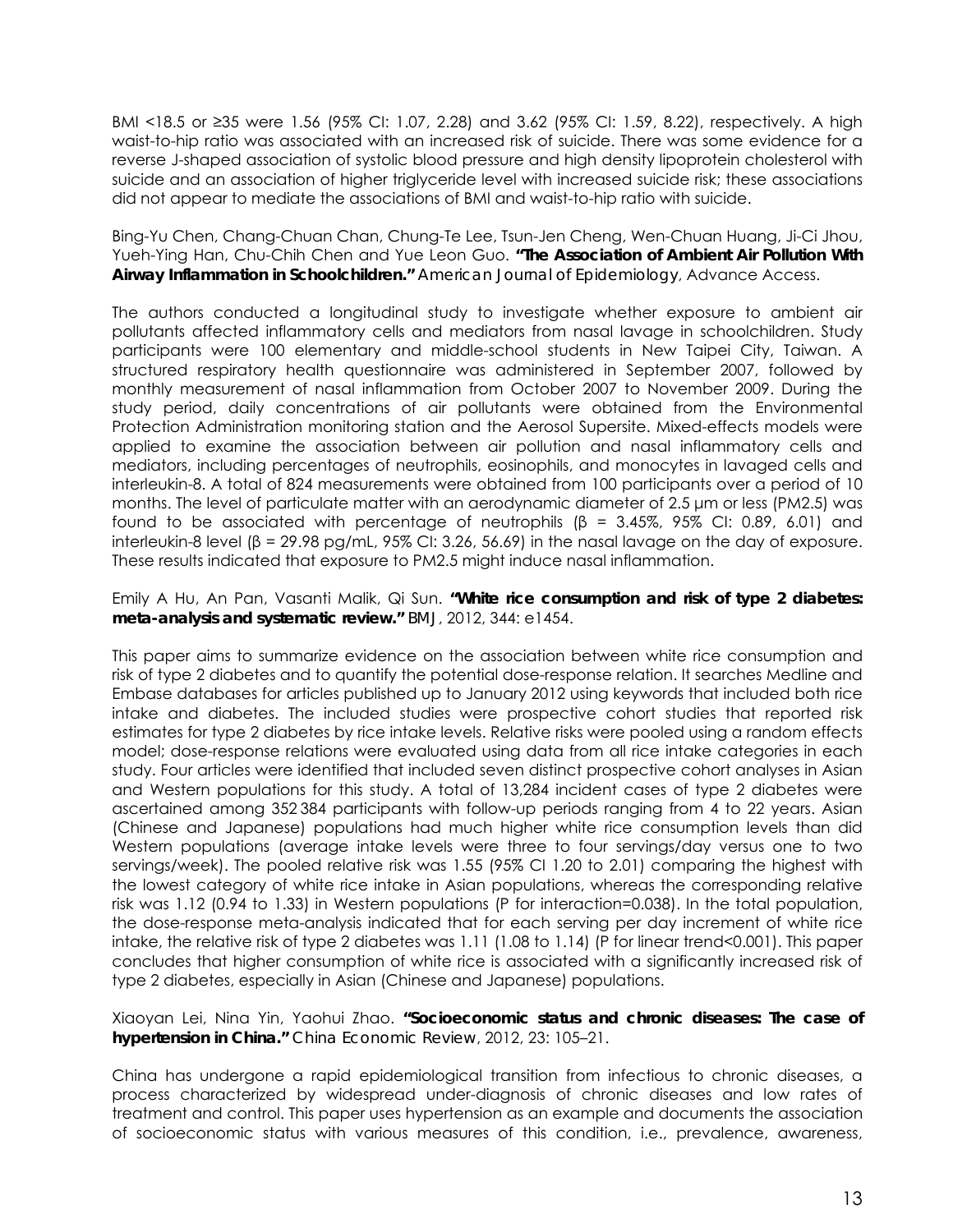treatment and control. It finds no wealth and education gradients in the prevalence of hypertension. Given education, wealth plays some roles in improving the treatment and control of hypertension. Some associations exist between education and diagnosis/treatment/control in urban areas but not in rural areas. It also finds that the public health care services in China contribute little in informing patients of their hypertension status, suggesting that how to improve the effectiveness of the health care system in dealing with emerging chronic illnesses should be policy priority.

Qun Meng, Ling Xu, Yaoguang Zhang, Juncheng Qian, Min Cai, Ying Xin, Jun Gao, Ke Xu, J Ties Boerma, Sarah L Barber. **"Trends in access to health services and financial protection in China between 2003 and 2011: a cross-sectional study."** *The Lancet*, 2012, 379(9818): 805 – 14.

The authors assessed trends in health-care access and financial protection nationwide between 2003 and 2011. They used data from the 2003, 2008, and 2011 National Health Services Survey (NHSS). Data were disaggregated by urban or rural residence and by three geographical regions: east, central, and west, and by household income. They found that between 2003 and 2011 insurance coverage increased from 29·7% (57 526 of 193 689) to 95·7% (57 262 of 59 835, p<0·0001). The average share of inpatient costs reimbursed from insurance increased from 14·4 (13·7—15·1) in 2003 to 46·9 (44·7—49·1) in 2011 (p<0·0001). Hospital delivery rates averaged 95·8% (1219 of 1272) in 2011. Hospital admissions increased 2·5 times to 8·8% (5288 of 59 835, p<0·0001) in 2011 from 3·6% (6981 of 193 689) in 2003. 12·9% of households (2425 of 18 800) had catastrophic health expenses in 2011. Caesarean section rates increased from 19·2% (736 of 3835) to 36·3% (443 of 1221, p<0·0001) between 2003 and 2011. The authors pointed out that remarkable increases in insurance coverage and inpatient reimbursement were accompanied by increased use and coverage of health care. Important advances have been made in achieving equal access to services and insurance coverage across and within regions. However, these increases have not been accompanied by reductions in catastrophic health expenses. With the achievement of basic health-services coverage, future challenges include stronger risk protection, and greater efficiency and quality of care.

Luxia Zhang, Fang Wang, Li Wang, Wenke Wang, Bicheng Liu, Jian Liu, Menghua Chen, Qiang He, Yunhua Liao, Xueqing Yu, Nan Chen, Jian-e Zhang, Zhao Hu, Fuyou Liu, Daqing Hong, Lijie Ma, Hong Liu, Xiaoling Zhou, Jianghua Chen, Ling Pan, Wei Chen, Weiming Wang, Xiaomei Li, Haiyan Wang. **"Prevalence of chronic kidney disease in China: a cross-sectional survey."** *The Lancet*, 2012, 379(9818): 815 – 22.

The authors did a cross-sectional survey of a nationally representative sample of Chinese adults to measure the prevalence of chronic kidney disease in China. Chronic kidney disease was defined as eGFR less than 60 mL/min per 1·73 m2 or the presence of albuminuria. The crude and adjusted prevalence of indicators of kidney damage were calculated and factors associated with the presence of chronic kidney disease analyzed by logistic regression. 50,550 people were invited to participate, of whom 47 204 agreed. The adjusted prevalence of eGFR less than 60 mL/min per 1·73 m2 was 1.7% (95% CI 1.5-1.9) and of albuminuria was 9.4% (8.9-10.0). The overall prevalence of chronic kidney disease was 10·8% (10·2—11·3); therefore the number of patients with chronic kidney disease in China is estimated to be about 119:5 million (112:9—1250 million). In rural areas, economic development was independently associated with the presence of albuminuria. The prevalence of chronic kidney disease was high in north (16·9% [15·1—18·7]) and southwest (18·3% [16·4—20·4]) regions. Other factors independently associated with kidney damage were age, sex, hypertension, diabetes, history of cardiovascular disease, hyperuricaemia, area of residence, and economic status.